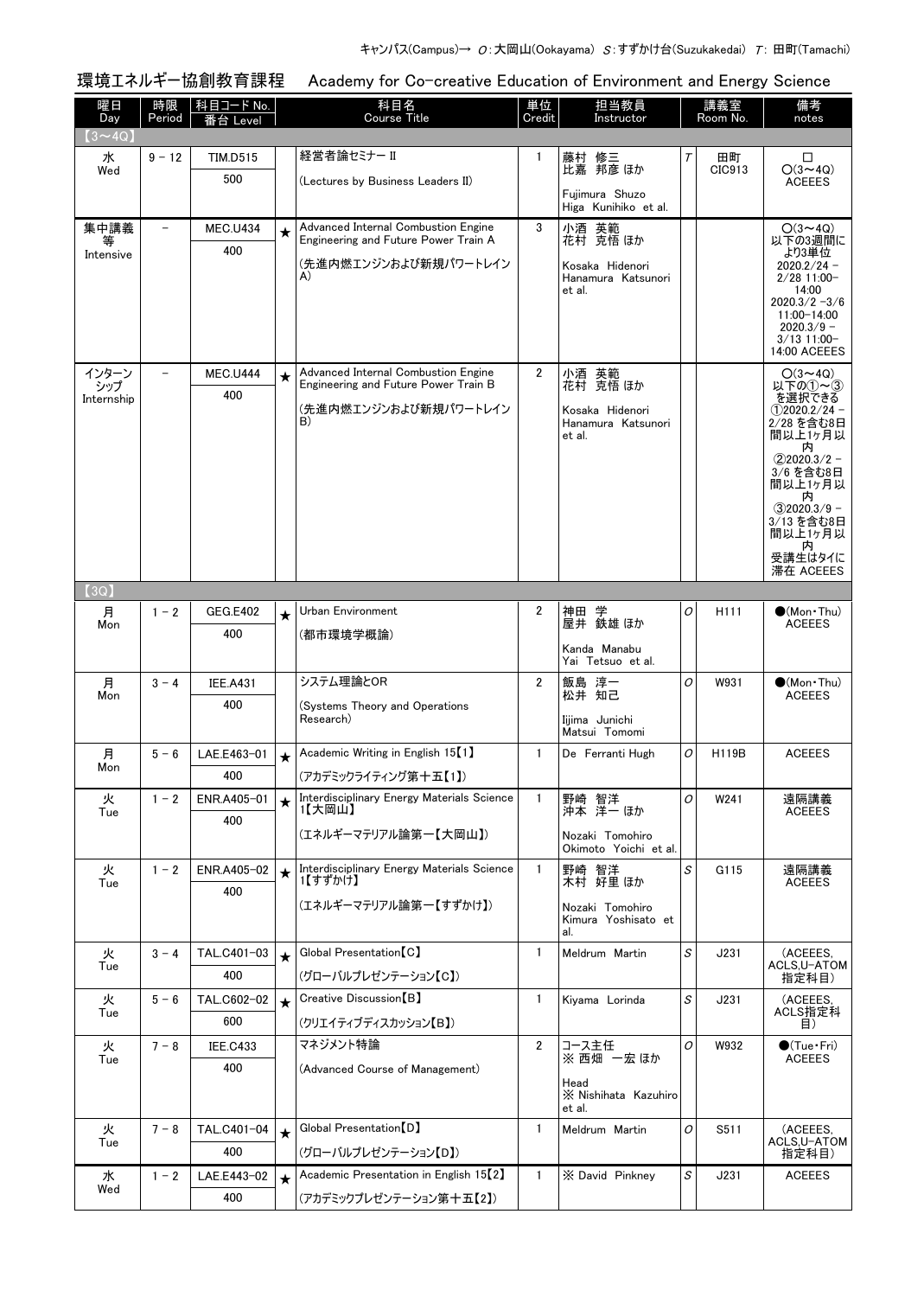| 環境エネルギー | −協創教育課租 |  |
|---------|---------|--|
|         |         |  |

環境エネルギー協創教育課程 Academy for Co-creative Education of Environment and Energy Science

| 曜日<br>Day    | 時限<br>Period | 科目コード No.             |         | 科目名<br><b>Course Title</b>                            | 単位<br>Credit   | 担当教員<br>Instructor                         |                                                    | 講義室<br>Room No.  | 備考<br>notes                          |
|--------------|--------------|-----------------------|---------|-------------------------------------------------------|----------------|--------------------------------------------|----------------------------------------------------|------------------|--------------------------------------|
| 【3Q】         |              | Level                 |         |                                                       |                |                                            |                                                    |                  |                                      |
| 水            | $3 - 4$      | LAE.E463-03           | $\star$ | Academic Writing in English 15 <sup>[3]</sup>         | $\mathbf{1}$   | X David Pinkney                            | $\mathcal{S}% _{CS}^{(n)}:=\mathcal{S}_{CS}^{(n)}$ | J231             | <b>ACEEES</b>                        |
| Wed          |              | 400                   |         | (アカデミックライティング第十五【3】)                                  |                |                                            |                                                    |                  |                                      |
| 水            | $5 - 6$      | LAE.E443-01           | $\star$ | Academic Presentation in English 15 <sup>[1]</sup>    | $\mathbf{1}$   | De Ferranti Hugh                           | 0                                                  | H117             | <b>ACEEES</b>                        |
| Wed          |              | 400                   |         | (アカデミックプレゼンテーション第十五【1】)                               |                |                                            |                                                    |                  |                                      |
| 水            | $5 - 6$      | LAE.E463-02           | $\star$ | Academic Writing in English 15 <sup>[2]</sup>         | $\mathbf{1}$   | 安納 真理子                                     | O                                                  | <b>H119A</b>     | <b>ACEEES</b>                        |
| Wed          |              | 400                   |         | (アカデミックライティング第十五【2】)                                  |                | Anno Mariko                                |                                                    |                  |                                      |
| 木            | $1 - 2$      | <b>GEG.E402</b>       | $\star$ | Urban Environment                                     | $\overline{2}$ | 学<br>神田<br>屋井 鉄雄 ほか                        | O                                                  | H <sub>135</sub> | $\bullet$ (Mon Thu)<br><b>ACEEES</b> |
| Thu          |              | 400                   |         | (都市環境学概論)                                             |                |                                            |                                                    |                  |                                      |
|              |              |                       |         |                                                       |                | Kanda Manabu<br>Yai Tetsuo et al.          |                                                    |                  |                                      |
| 木            | $3 - 4$      | <b>IEE.A431</b>       |         | システム理論とOR                                             | 2              | 飯島 淳一                                      | O                                                  | W931             | $\bullet$ (Mon Thu)                  |
| Thu          |              | 400                   |         | (Systems Theory and Operations                        |                | 松井 知己                                      |                                                    |                  | <b>ACEEES</b>                        |
|              |              |                       |         | Research)                                             |                | Iijima Junichi<br>Matsui Tomomi            |                                                    |                  |                                      |
| 木            | $3 - 4$      | TAL.C601-02           | $\star$ | Strategic Debate [B]                                  | $\mathbf{1}$   | 小泉 勇人                                      | O                                                  | S511             | (ACEEES.                             |
| Thu          |              | 600                   |         | (ストラテジックディベート【B】)                                     |                | 各教員                                        |                                                    |                  | ACLS,U-ATOM<br>指定科目)                 |
|              |              |                       |         |                                                       |                | Koizumi Yuto<br>et al.                     |                                                    |                  |                                      |
| 金            | $5 - 8$      | <b>ESD.F403</b>       | $\star$ | UX / Interator                                        | $\overline{2}$ | 西田 佳史                                      | $\overline{O}$                                     | S421             | □                                    |
| Fri          |              | 400                   |         | (ユーザエクスペリエンス・インタラクションデザイ                              |                | 妹尾 大                                       |                                                    |                  | <b>ACEEES</b>                        |
|              |              |                       |         | ン)                                                    |                | Nishida Yoshifumi<br>Senoo Dai             |                                                    |                  |                                      |
| 金            | $5 - 6$      | TAL.C501-03           | $\star$ | Global Writing [C]                                    | $\mathbf{1}$   | X Huang Chunmei                            | O                                                  | S511             | (ACEEES,                             |
| Fri          |              | 500                   |         | (グローバルライティング【C】)                                      |                |                                            |                                                    |                  | ACLS,U-ATOM<br>指定科目)                 |
| 金            | $7 - 8$      | <b>IEE.C433</b>       |         | マネジメント特論                                              | $\overline{2}$ | コース主任                                      | 0                                                  | W932             | $\bullet$ (Tue•Fri)                  |
| Fri          |              | 400                   |         | (Advanced Course of Management)                       |                | ※西畑 一宏ほか                                   |                                                    |                  | <b>ACEEES</b>                        |
|              |              |                       |         |                                                       |                | Head<br>X Nishihata Kazuhiro               |                                                    |                  |                                      |
|              |              |                       |         |                                                       |                | et al.                                     |                                                    |                  |                                      |
| インターン<br>シップ |              | TAL.I601-03           |         | リーダーシップ・オフキャンパスプロジェクト【C】                              | 4              | 店橋 護                                       |                                                    |                  | (ACEEES,<br>ACLS.U-                  |
| Internship   |              | 600                   |         | (Leadership Off-Campus Project [C])                   |                | Tanahashi Mamoru                           |                                                    |                  | ATOM,AGL指<br>定科目)                    |
| (4Q)         |              |                       |         |                                                       |                |                                            |                                                    |                  |                                      |
| 月            |              | $5 - 6$   LAE.E464-01 |         | Academic Writing in English 16 <sup>[1]</sup>         |                | De Ferranti Hugh                           | o                                                  | H119B            | <b>ACEEES</b>                        |
| Mon          |              | 400                   |         | (アカデミックライティング第十六【1】)                                  |                |                                            |                                                    |                  |                                      |
| 火<br>Tue     | $1 - 2$      | ENR.A406-01           |         | Interdisciplinary Energy Materials Science<br>2【大岡山】  | $\mathbf{1}$   | 松本 英俊<br>伊原 学ほか                            | 0                                                  | W241             | 遠隔講義<br><b>ACEEES</b>                |
|              |              | 400                   |         | (エネルギーマテリアル論第二【大岡山】)                                  |                |                                            |                                                    |                  |                                      |
|              |              |                       |         |                                                       |                | Matsumoto Hidetoshi<br>Ihara Manabu et al. |                                                    |                  |                                      |
| 火            | $1 - 2$      | ENR.A406-02           | $\star$ | Interdisciplinary Energy Materials Science<br>2【すずかけ】 | $\mathbf{1}$   | 松本 英俊<br>伊原 学ほか                            | S                                                  | G311             | 遠隔講義<br><b>ACEEES</b>                |
| Tue          |              | 400                   |         | (エネルギーマテリアル論第二【すずかけ】)                                 |                |                                            |                                                    |                  |                                      |
|              |              |                       |         |                                                       |                | Matsumoto Hidetoshi<br>Ihara Manabu et al. |                                                    |                  |                                      |
| 水            | $1 - 2$      | LAE.E444-02           | $\star$ | Academic Presentation in English 16 <sup>[2]</sup>    | $\mathbf{1}$   | X David Pinknev                            | S                                                  | J231             | <b>ACEEES</b>                        |
| Wed          |              | 400                   |         | (アカデミックプレゼンテーション第十六【2】)                               |                |                                            |                                                    |                  |                                      |
| 水<br>Wed     | $1 - 2$      | TAL.C402-06           | $\star$ | Global Communication [F]                              | $\mathbf{1}$   | 小泉 勇人<br>各教員                               | O                                                  | S511             | (ACEEES.<br>ACLS, U-ATOM             |
|              |              | 400                   |         | (グローバルコミュニケーション【F】)                                   |                | Koizumi Yuto                               |                                                    |                  | 指定科目)                                |
|              |              |                       |         |                                                       |                | et al.                                     |                                                    |                  |                                      |
| 水            | $3 - 4$      | LAE.E464-03           | $\star$ | Academic Writing in English 16 <sup>[3]</sup>         | $\mathbf{1}$   | X David Pinkney                            | S                                                  | J231             | <b>ACEEES</b>                        |
| Wed          |              | 400                   |         | (アカデミックライティング第十六【3】)                                  |                |                                            |                                                    |                  |                                      |
| 水            | $5 - 6$      | LAE.E444-01           | $\star$ | Academic Presentation in English 16 <sup>[1]</sup>    | $\mathbf{1}$   | De Ferranti Hugh                           | $\mathcal{O}$                                      | H117             | <b>ACEEES</b>                        |
| Wed          |              | 400                   |         | (アカデミックプレゼンテーション第十六【1】)                               |                |                                            |                                                    |                  |                                      |
| 水<br>Wed     | $5 - 6$      | LAE.E464-02           | $\star$ | Academic Writing in English 16 <sup>[2]</sup>         | $\mathbf{1}$   | 安納 真理子                                     | O                                                  | <b>H119A</b>     | <b>ACEEES</b>                        |
|              |              | 400                   |         | (アカデミックライティング第十六【2】)                                  |                | Anno Mariko                                |                                                    |                  |                                      |